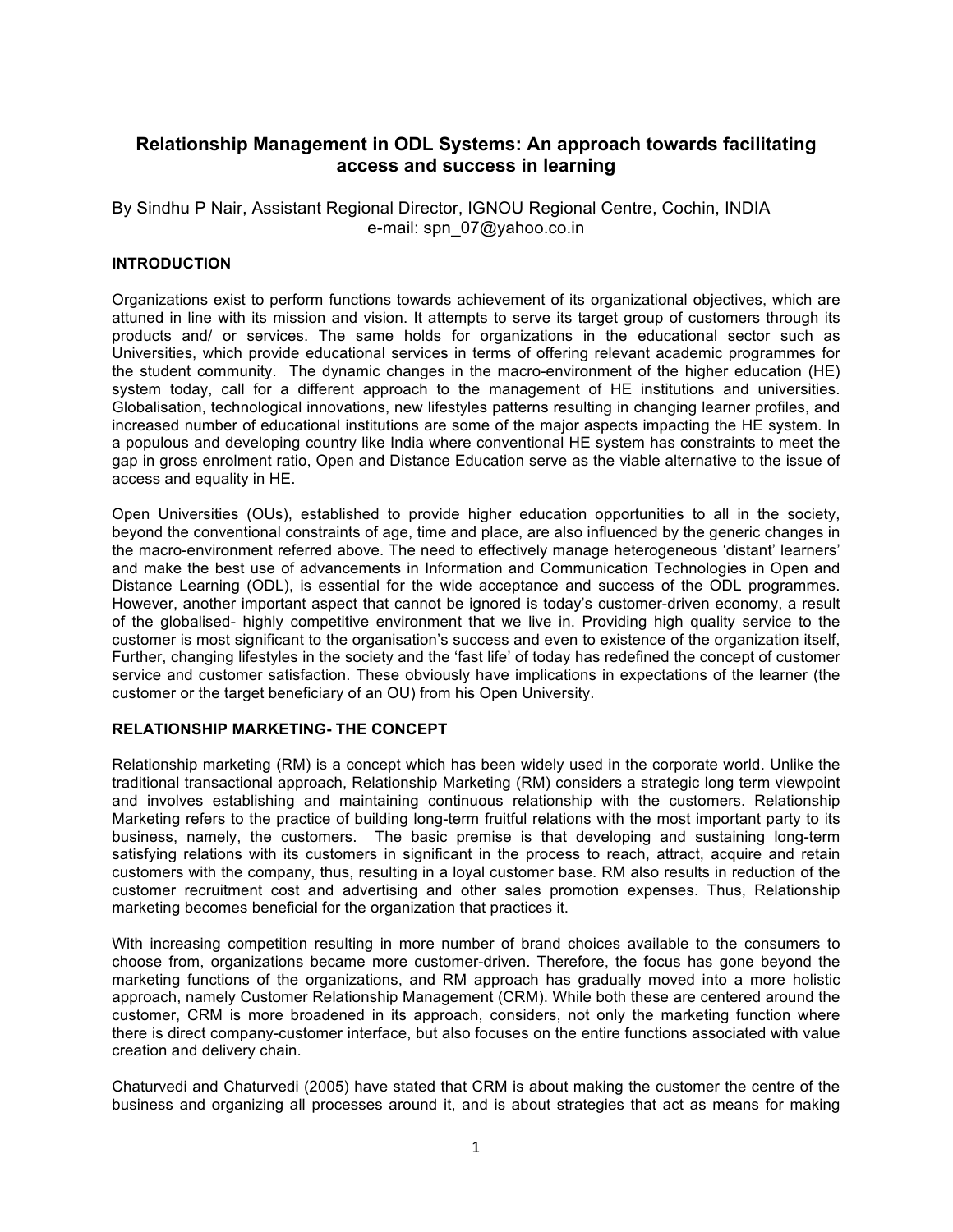each customer more valuable to the company. CRM has been defined by Mohammed and Sagadevan (2002) as management process of acquiring customers by understanding their requirements, retaining customers by fulfilling their requirements more than their expectations and attracting new customers through customer specific marketing approaches. The process invites total commitment on part of the entire organisation in evolving and implementing relationship strategies that would be rewarding to all concerned.

#### **RELATIONSHIP MANAGEMENT AND ODL**

Relationships, personal or organizational, develop as a consequence of our interactions; one interaction leading to the next and so on. The degree of strength/ weakness of the relationship is a function of series of former interactions. More meaningful and fruitful are the interactions, more stronger the relationships. Likewise, in the context of ODL, all the learner touch points are potential points for the OU to build excellent relationships with the learner. When an individual becomes a learner, his overall experience with the OU can be conceptualized as a summation of a series of individual learner experiences. Since Open and Distance Education, primarily being a service involves numerous occasions where a distance learner interacts with the OU. Learner-OU interactions could be across various functional departments of the OU (eg. Admissions/ Examinations etc), various levels in the organizational structure of the OU (eg, Headquarter/ Regional Office/ Local Study Centre) and at various points in time. (learner enrolling to attending his convocation and even beyond).

The premise considered is that the outcome of any single interaction or the quality of the interactions as perceived by the learner would be significant in affecting the learners' future propensity to actively pursue the academic programme. Learner's experience of every single 'learner-OU interaction' can be placed on a continuum ranging from 'learner satisfied-motivated-delighted' to a 'learner dissatisfied-demotivateddissuaded' experience (Figure 1). While a positive and delightful interaction with the OU would be motivating for the learner, an uncaring-indifferent approach would leave the distant learner dissatisfied, dissuaded and even demotivated, apart from creating negative word-of-mouth in the society.



Figure 1: 'Learner-OU Interaction' experience continuum

From the perspective of building fruitful 'learner-OU' relationship, learner-OU interactions can be classified as:

- Learner-originated 'learner-OU' interaction (Type I) interactions which have originated from learner such as learner's telephonic/ by post/ e-mail query regarding any aspect of his academic programme. For example, could be a learner's query regarding schedule of examination, grievance regarding non-receiving result of the examination he appeared, even be a learner's feedback on quality of any learner support service provided by the OU.
- OU-originated 'learner-OU interaction (Type II) –interactions which have originated from the OU to learner such as communications/ messages sent by OU from time to time via post/ e-mail/ mobile / telephone calls etc. For instance, letters sent by OU to learners informing to remit the annual fee for the next year, telephonic call from OU's study centre informing time schedule of counselling sessions, communication regarding result of term examinations appeared by the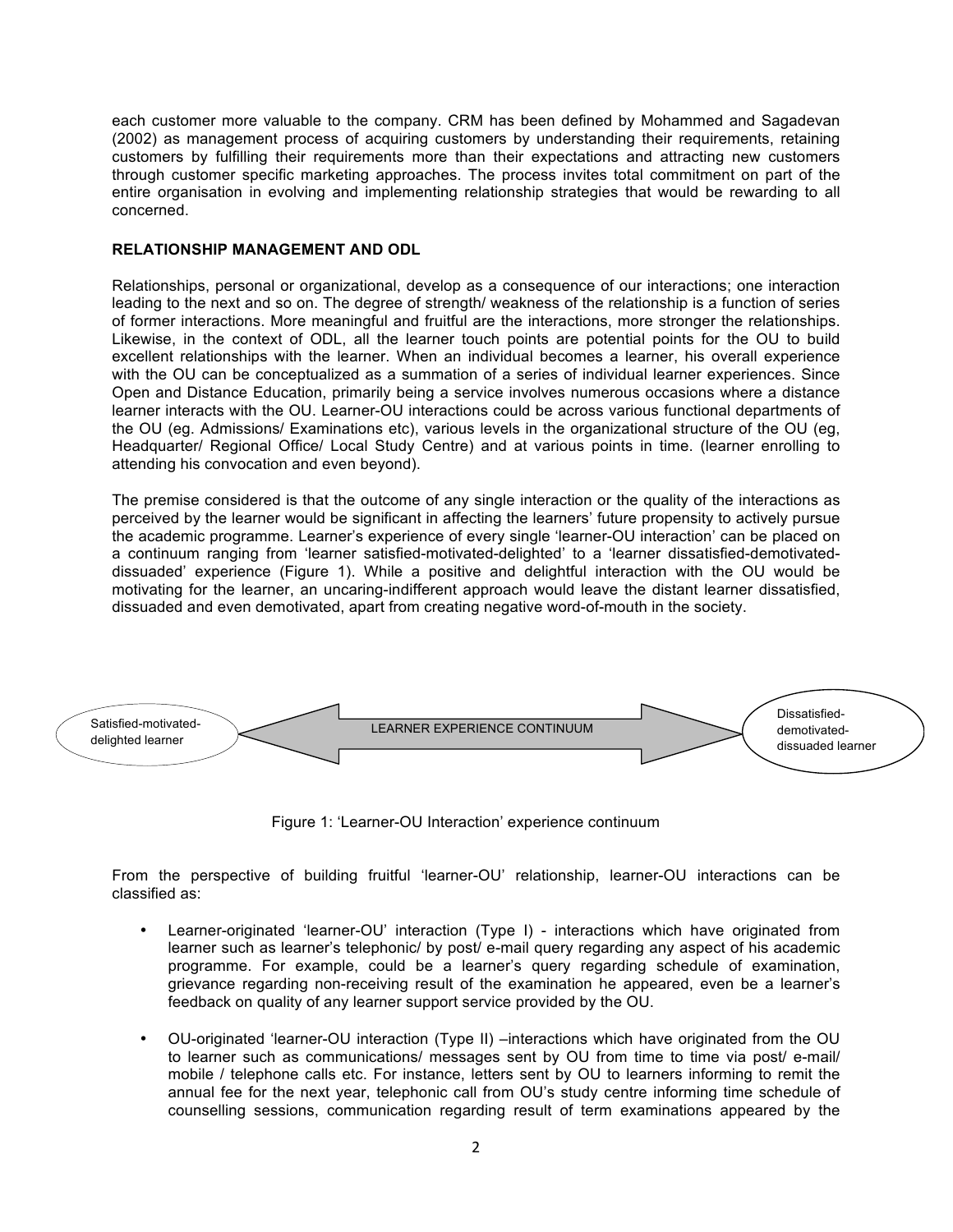learner etc. On basis of such communications from the OU, the learner will respond/ interact/ react/ comply accordingly.

From the perspective of building excellent learner-OU relationship, every such learner query/ communication (Type I) are learner touch points, which the OU should deal with, in an effective, learnerfriendly manner. This requires that the OU responds/ interacts timely with the learner through its personnel (at OU Headquarters/ Regional Office/ Study Centre) by suitable means (telephonic/ e-mail/ postal reply.) It can include automated communications from OU through e-mail/ mobile telephony etc. All interactions/ communications of OU; be it technology-enabled or person-to-person, should focus on customer (learner) satisfaction and learner retention with the system. This would serve instrumental in reducing the disturbing drop-out rate in OUs. Similarly, in case of type II, OU should adopt a learnercentric/ learner-friendly approach in its communications and subsequent interactions that peps up the spirit of being a distant learner and instigates him to the next course of action in his learning.

A learner's overall experience with the OU is summation of the series of such individual learner-OU (L-OU) interactions over such period of time till he is with the OU system. (Figure 2) The learner comes in contact with the OU right from when he gets enrolled for a distance learning programme. At that time, his interaction would be with the OU personnel in the Student-Admission Department. Further, learner over the course of time would be engaging in interactions with OU personnel in various departments such as Study Materials Division, Study Centres, Examination Division, Library, examination centre etc.





Figure 2: Schema of Learner-OU Interactions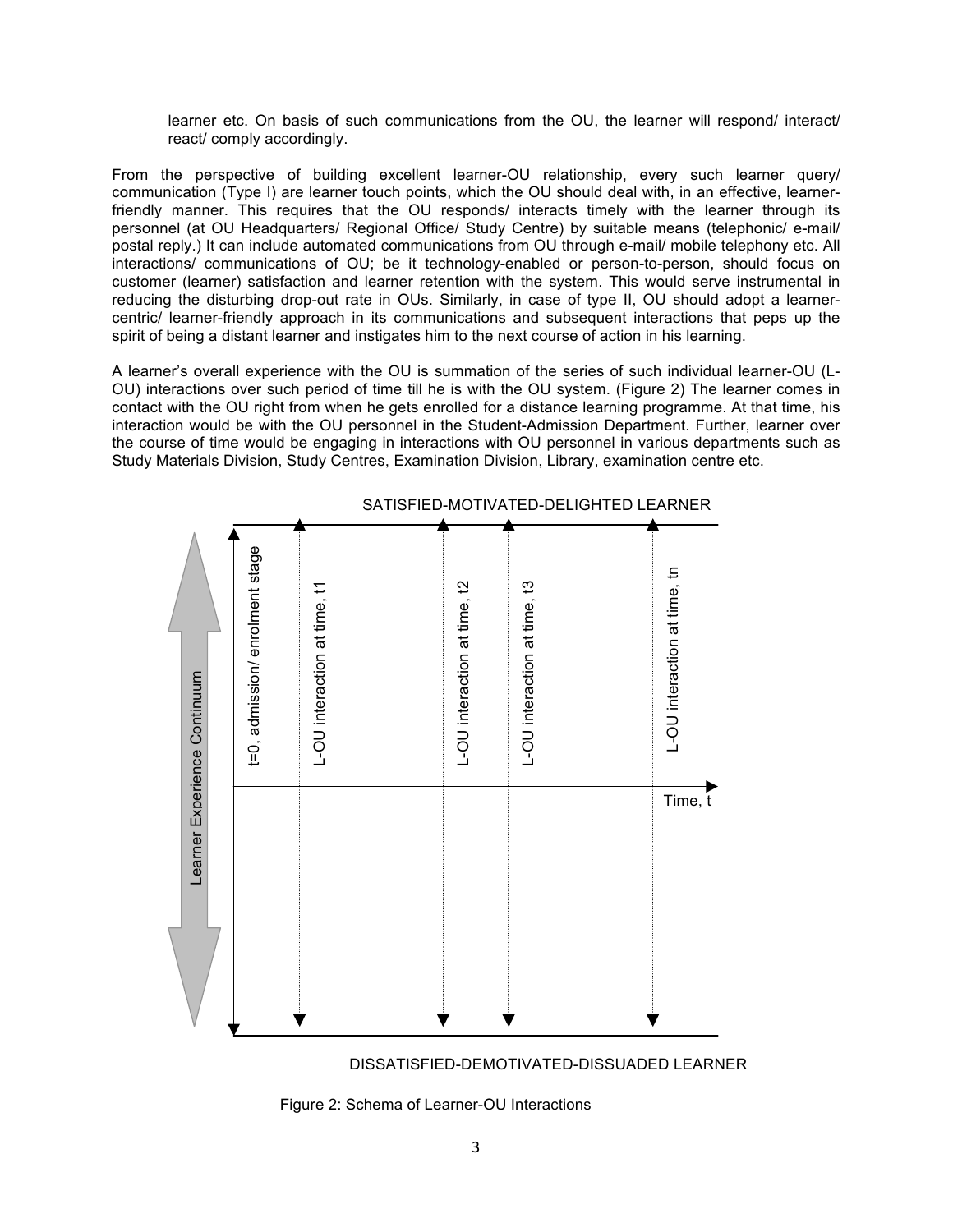Each learner-OU interaction are strategic occasions for the OU to build meaningful long-term relationships by not only providing a satisfied feeling to the learner after the interaction by adequately, answering their queries/ providing solutions, but should also be encouraging and even delightful to the learner – that the outcome is creation of a strong positive image of the OU in the mind of the learner, apart from serving as a means to motivate him in his learning. Thus, each L-OU interaction should ideally be experienced by the learner as 'a satisfied-motivated-delighted learner experience'. Such experiences would serve as powerful facilitators to learners in successfully completing his degree, thus, addressing the key concern of success rate in OU system.

However, heterogeneity of learners in terms of age, family background, occupation, social status, academic self-concept, need-for achievement etc. are to be recognized. The effect of how every single learner-OU interaction affects the future propensity of the learner to actively pursue his learning is moderated by learner's characteristics such as age, urban or rural, social status, family background, level of academic self-concept, employed or otherwise, stage of academic progress made so far etc. That is; when two learners with contrasting learner characteristics, is subjected to the same learner-OU interaction, the effect on each learner's future propensity to actively pursue the academic programme could be different.

Developing positive and meaning relationships is vital across all learners from the strategic importance of building a good image and acceptance of the OU in the society and for enhancing the success rate of the OU. Thus, it calls for policy-making in building Learner Relationship Management (LRM) practices in the OU. (CRM will have to termed as LRM in ODL context)

#### **IMPLEMENTING LEARNER RELATIONSHIP MANAGEMENT (LRM) IN ODL**

A broad framework of LRM in ODL environment is presented in Figure 3. Building excellent long-term relations with learners requires providing quality and timely service continuously to them. We need to disintegrate the entire range of learner support functions/ services that the OU does. These can be broadly grouped into core services such as Admission-related services, Academic Support Services, Examination-related services and other learner Support services. These core services, as existing in the OU, will have to be reoriented to develop learner-OU relationships. Implementing LRM practices in these core areas can be by making best use of technology (technology-enabled LRM practices) such as interim automated reply (e-mail/ mobile sms) to learner followed by quick solutions to their problems/ queries. It also requires orienting and training OU personnel at all levels (OU headquarters/ Regional Office/ Study Centre) to become professional service-oriented employees. Due to heterogeneous characteristics of learners and in-built flexibility of OU, there is a need to customise relationships with learners depending on learner's information/ support service requirements. In order to strengthen the relationship paradigm, core services should be ideally enriched with extra benefits to learners. Eg. hosting a web conference/ webinar on 'role of media in empowering the youth' and offering invitation to learners of media studies/ journalism.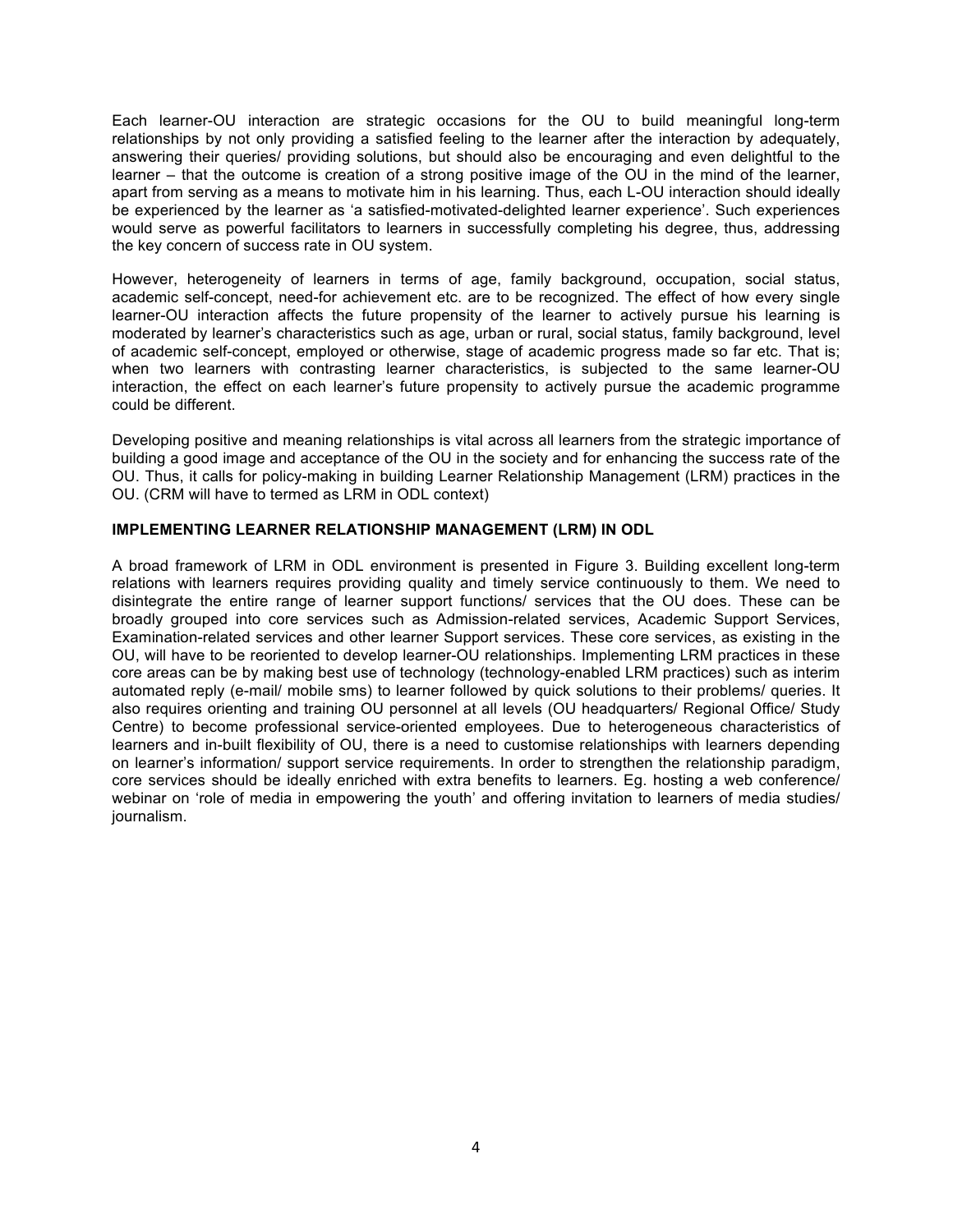

Figure 3: LRM framework in ODL environment

#### **Facilitating Access and Success in learning - Role of LRM and PRM**

Developing and implementing LRM practices fosters a healthy learner-OU relationship, resulting in pleasant and positive learner experience, which act as facilitator in the academic endeavours of the learner. It also brings about greater learner loyalty and involvement with the OU.

Two aspects of prime importance to an OU are its access and success. Access refers to reach of the OU in terms of providing access to higher education to all, beyond constraints of time and place. Success refers to successful completion of academic programmes by the learners. LRM would provide an environment to the learner that facilitate successful completion of the academic programme (figure 3) – thereby, enhancing success (rate) of OUs. Similarly, the positive learner experience and learner loyalty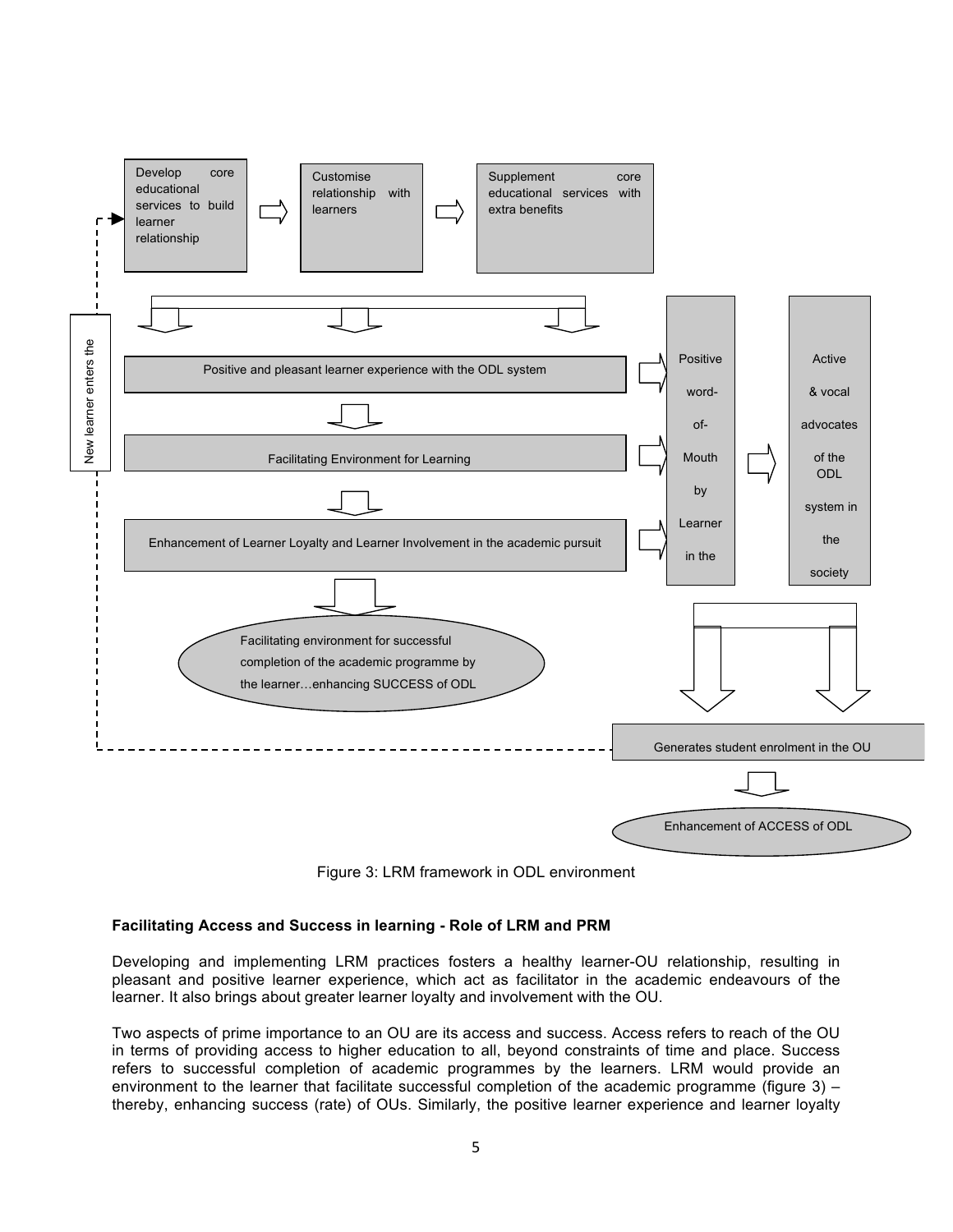gets translated into positive word-of-mouth and sharing of experiences by learners with his social environment (comprising of family/ friends/ co-workers etc). Ideally, if the learner has experienced high levels of learner satisfaction, he may even turn into active and vocal advocates of the ODL system (and the OU in particular). Thus, the very learners (both existing and passed out) would serve as promoters of the OU programmes. Thus, RM has a vital role in promoting access and success in learning. in OUs.

While considering success rate (percentage of learners successfully completing their degree), broadly there are two kinds of factors:

- OU-Controllable (factors or aspects of the OU system that can be managed by the OU in order to facilitate growth of the success rate) and
- OU-Uncontrollable factors. (OU has no role to manage learner-centric factors such as learner's personal responsibilities/ job compulsions which may slow down/ cause learner drop-out)

What can be ensured by the OU is that OU itself will not act as a deterrent to active learning, instead function as a strong facilitator for the learner to actively pursue and successfully complete the degree. LRM plays a vital role in this context.

#### **Partner Relationship Management (PRM)**

OUs, especially in India, work in partnership with various educational institutions/ colleges to deliver its academic programmes at various geographic locations. From the perspective of Supply Chain management, it is essential to manage a superior value chain in the OU that delivers high quality service to learners. Hence, Partner Relationship Management is also crucial. These partnering institutions many times serve as the main learner-OU interface. Thus, essential to develop LRM practices at partner level as well, so that their personnel provide quality service to learners and augment the OU's efforts in building fruitful long-term learner relationships learners. This calls for orienting and training personnel of partnering institutions as well. OU needs to engage in relationship building practices with its partners to build long-term meaningful relationships with them. These relationships developed should work towards strengthening their associations towards the final objective of enhancing access and success of the OU.

#### **Benefits of Learner Relationship Management**

OUs are established with basic objective of building a knowledge society by providing educational opportunities for lifelong learning to all sections of society. Therefore, it has a societal objective unlike the corporate world where the concept of customer relationship management has been accepted and practiced. Yet the Relationship Management concept can deliver benefits to ODL system. LRM provides a win-win platform, to both, OU and learners. Some prominent benefits are:

- $\checkmark$  Provide avenues for interaction with the learner
- $\checkmark$  Foster pleasant, positive learner experience
- $\checkmark$  Facilitate learner involvement
- $\checkmark$  Minimize isolation and 'OU-at a distance' feeling among learners
- $\checkmark$  Enhance feeling of studentship/ belonging towards the OU
- $\checkmark$  Constant and timely communication serves as instruments to reinforcement and motivate learner
- $\checkmark$  Facilitate developing learner mindset for actively pursuing and successfully completing the academic programme
- $\times$  Minimize student grievances
- $\checkmark$  Positive learner word-of-mouth help build healthy image of ODL in society
- $\checkmark$  Learners take roles from mere participants to being vocal advocates of ODL system in general and of the OU in particular.
- $\checkmark$  Helps build a strong and loyal alumni base in society that would in turn serve to enhance access and success of the OU.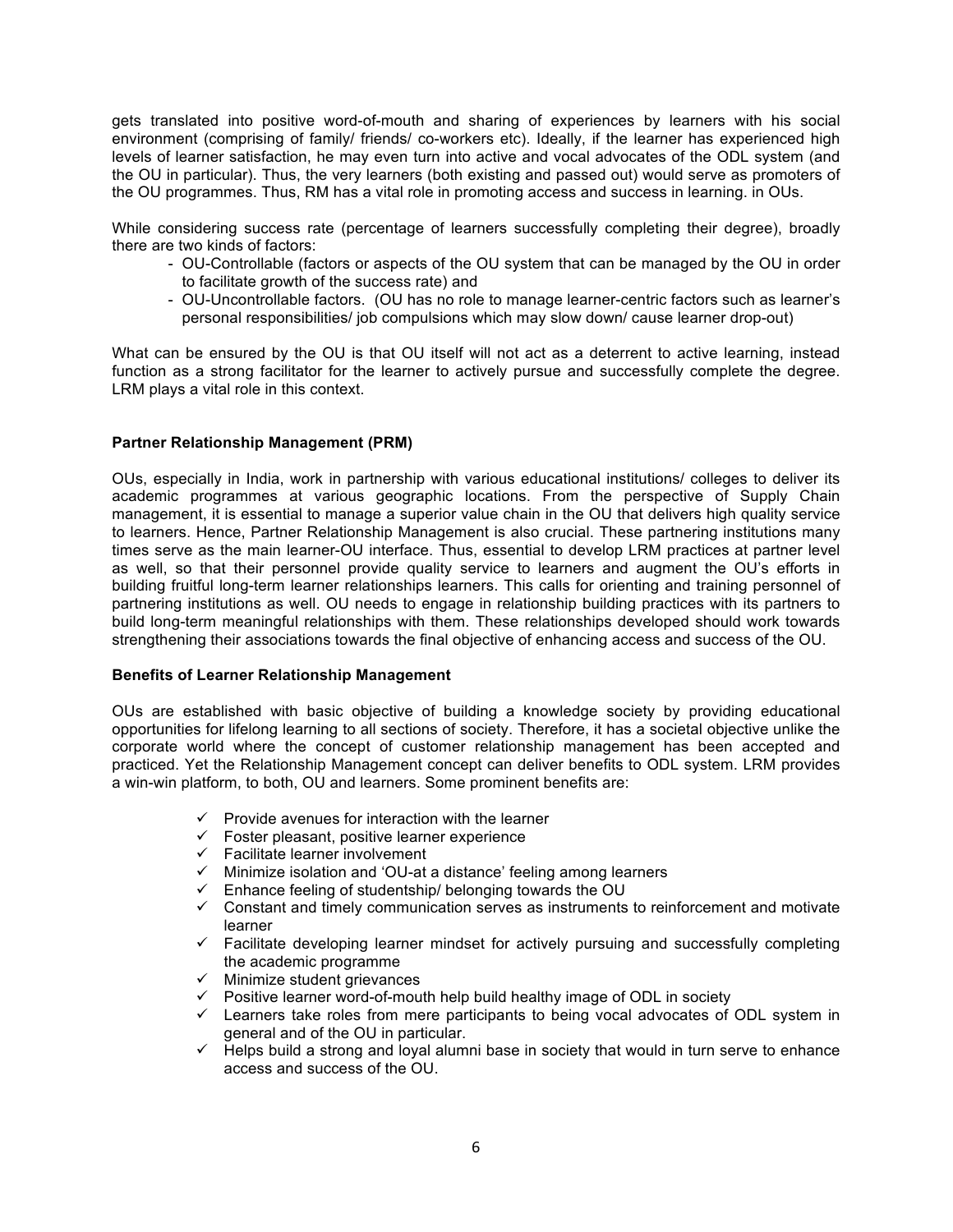Implementing LRM practices is essential for an OU as it is dealing with heterogeneous adult learners. Further, LRM is more crucial to ensure quality in ODL, as in case of other service organizations. From a strategic viewpoint, it works towards enhancement of success rate of the OU and indirectly also works through its satisfied learner base in enhancing access of the OU in the society. Thus, attempts to fulfill the social objective of the OU, namely to provide opportunities to higher education to all. LRM and PRM practices results in greater synergy to fulfill objectives of OUs, especially for a large OU (like IGNOU) by the active support and commitment from partner organizations and the society (represented by the very learners of the OU, belonging to various sectors/ sections of society)

## **STRATEGY TO BUILD LEARNER RELATIONSHIP MANAGEMENT PRACTICES**

In the context of the OU, in order to built-in LRM as a corporate philosophy, broadly six key aspects need to be delivered on. These would characterize the quality of service offered by the OU and be instrumental in building positive-satisfying learner experience that would foster development of excellent Learner-OU relationships. These can be listed as:

| Corporate                                                                                                                                                                                                                                                                                                                                                                                                                              | Dependability/                                                                                                                                                                                                                                                                                                                                                                                                                                                                                                     | Receptiveness/                                                                                                                                     | Instilling                                                                                                                                                                                                                                                              | Empathizing/                                                                                                                                                                                                                                                                                                                                                                                                                                                                                                                                                   | <b>Technology factor</b>                                                                                                                                                                                                                  |
|----------------------------------------------------------------------------------------------------------------------------------------------------------------------------------------------------------------------------------------------------------------------------------------------------------------------------------------------------------------------------------------------------------------------------------------|--------------------------------------------------------------------------------------------------------------------------------------------------------------------------------------------------------------------------------------------------------------------------------------------------------------------------------------------------------------------------------------------------------------------------------------------------------------------------------------------------------------------|----------------------------------------------------------------------------------------------------------------------------------------------------|-------------------------------------------------------------------------------------------------------------------------------------------------------------------------------------------------------------------------------------------------------------------------|----------------------------------------------------------------------------------------------------------------------------------------------------------------------------------------------------------------------------------------------------------------------------------------------------------------------------------------------------------------------------------------------------------------------------------------------------------------------------------------------------------------------------------------------------------------|-------------------------------------------------------------------------------------------------------------------------------------------------------------------------------------------------------------------------------------------|
| Image building                                                                                                                                                                                                                                                                                                                                                                                                                         | reliability<br>of                                                                                                                                                                                                                                                                                                                                                                                                                                                                                                  | responsiveness                                                                                                                                     | confidence/                                                                                                                                                                                                                                                             | relating with the                                                                                                                                                                                                                                                                                                                                                                                                                                                                                                                                              |                                                                                                                                                                                                                                           |
| communicati<br>ng<br>a<br>corporate<br>message that<br>the OU<br>is<br>learner-<br>service<br>oriented<br>Engaging<br>in<br>corporate<br>social<br>responsibility<br>activities<br>in<br>realm<br>οf<br>education<br>Eg.<br>hosting<br>free career-<br>counselling<br>workshops/<br>seminars<br>Developing<br>employees<br>with<br>a<br>professional<br>approach,<br>evolve<br>employee<br>codes<br>of<br>&<br>conduct<br>dress codes. | service<br>- providing usual<br>learner<br>core<br>services on time<br>as committed<br>- quick processing<br>of specific learner<br>requests<br>effectively, at the<br>first request from<br>the learner<br>-zeroing-in<br>on<br>student grievance<br>rates<br>- Maintaining error<br>free<br>learner<br>database<br>(admissions/<br>evaluation)<br>Employees<br>to<br>$\overline{\phantom{a}}$<br>possess up-to-date<br>knowledge of new<br>of<br>developments<br>OU<br>&<br>have<br>service-oriented<br>attitude | - OU employees<br>timely<br>responding<br>to<br>every<br>learner<br>communication/<br>query<br>- OU employees'<br>readiness<br>to<br>help learners | assuring<br>- OU employees<br>&<br>motivating<br>instilling<br>confidence<br>in.<br>learners<br>Assuring/<br>reinforcing<br>the<br>academic<br>pursuits<br>of<br>learners<br>Polite and<br>$\overline{\phantom{a}}$<br>learner-friendly<br>behaviour<br>by<br>employees | learner<br>- Giving a patient<br>listening<br>ear to<br>every learner who<br>approaches<br>the<br>OU<br>- Considering<br>the<br>best interest<br>of<br>learner at all times<br>- Genuinely<br>attuned<br>to<br>comprehend<br>learner's<br>needs,<br>problems<br>and<br>anxieties<br>learner-<br>- Adopting<br>suitable means to<br>provide<br>services<br>at all times such<br>IVRS query<br>as<br>handling, suitable<br>timings<br>of<br>classes/exams<br>- Sharing<br>success<br>stories<br>of<br>past<br>successful<br>learners<br>with<br>current learners | - making the best<br>use of technology<br>only<br>not<br>for<br>pedagogy but for<br>learner support/<br>service also<br>- Judicious mix of<br>technological and<br>non-technological<br>support systems<br>to attend learner<br>problems. |
|                                                                                                                                                                                                                                                                                                                                                                                                                                        |                                                                                                                                                                                                                                                                                                                                                                                                                                                                                                                    |                                                                                                                                                    |                                                                                                                                                                                                                                                                         |                                                                                                                                                                                                                                                                                                                                                                                                                                                                                                                                                                |                                                                                                                                                                                                                                           |

#### **Challenges to LRM implementation**

Certain aspects to be considered in implementing LRM practices: